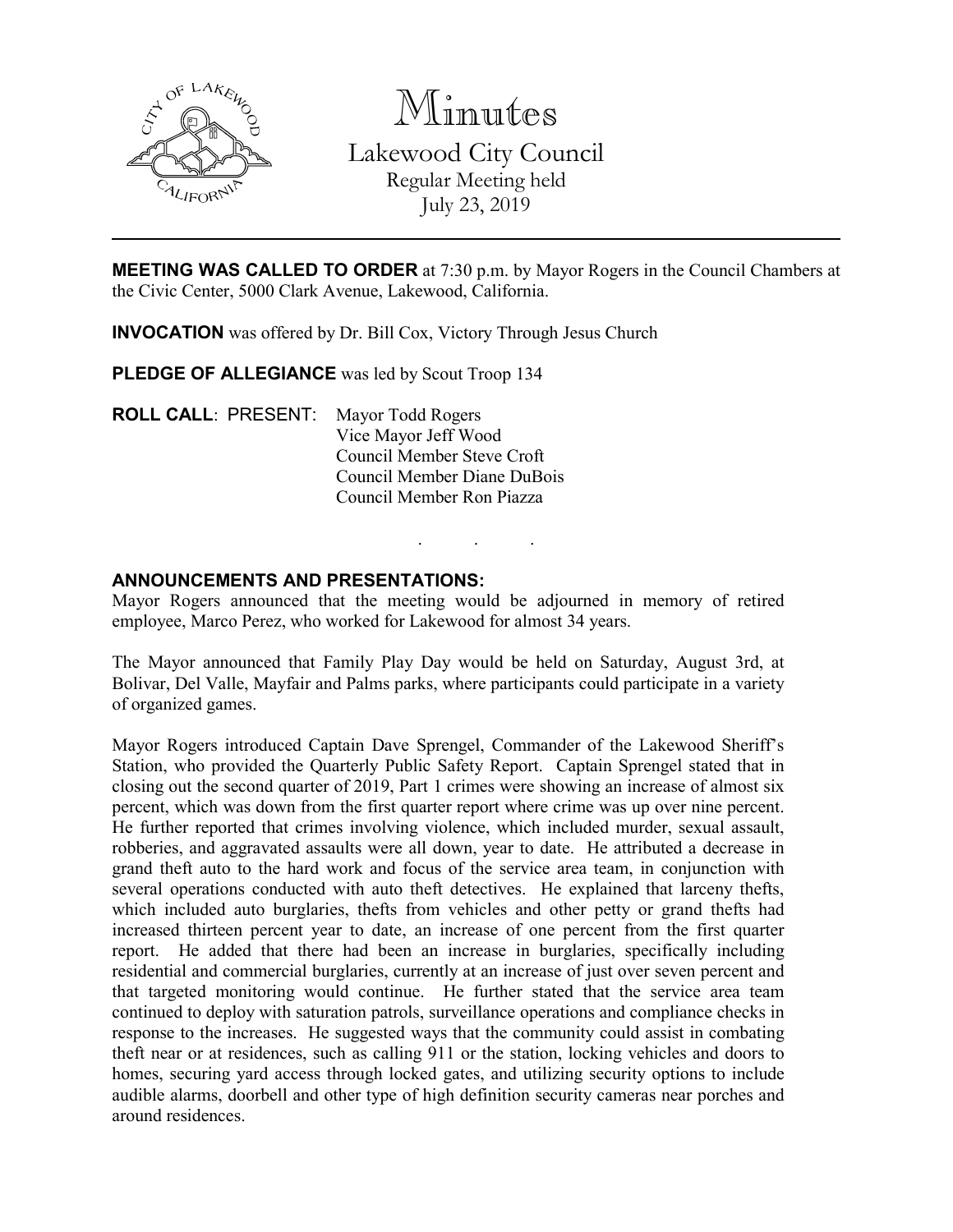City Council Minutes July 23, 2019 Page 2

# **ANNOUNCEMENTS AND PRESENTATIONS:** - Continued

Captain Sprengel noted an increase in thefts at Lakewood Center and that the number remained at approximately an eight percent increase. He stated that grand theft auto at the mall had seen a reduction of over twenty percent. He stated that enforcement continued to focus on dealing with crime prevention and quality of life issues, such as ongoing work with the homeless community. He noted that calls were encouraged for concerns to be addressed. He reported that response times so far for the year continued to be at or below the previous year's rates. He commended the City's Public Safety Team and the Service Area Team for their proactive operations during the July 4th holiday and reported that 51 citations had been issued and approximately 5,000 pounds of illegal fireworks had been seized noting that there were no structure damages or losses nor were there any serious injuries reported. He announced the success of Sheriff Villanueva's Town Hall Meeting Held in June, which offered station volunteers and explorers the opportunity to be at the forefront of the event. He highlighted the recent Volunteer Academy Graduation held at the Del Valle Park Youth Center, where three new volunteers had graduated bringing a total of 42 volunteers to the program. He concluded by thanking the City Council and staff for the continued partnership and leadership, and for providing Sheriff's personnel with the necessary resources to best serve the community of Lakewood.

In response to Vice Mayor Wood's inquiry regarding residential burglaries occurring during fumigation, Captain Sprengel stated he did not have the specific numbers of such burglaries but had been aware that an arrest had been made of a suspect involved in multiple fumigation burglaries within the last quarter.

Joshua Yordt, Director of Public Safety, responded to questions from Vice Mayor Wood pertaining to counterfeit bills being circulated at the fireworks booths by stating that an educational outreach could be conducted ahead of next year's July 4th holiday as well as creating a type of phone tree among the organizations to improve communications and disseminate information.

Vice Mayor Wood suggested conducting an informational event for residents on setting up a home security system. Captain Sprengel commended the merits of the doorbell type of high resolution security cameras, which provided an opportunity for homeowners as well as law enforcement to be proactive and aided in furnishing more workable information to help solve crimes.

Council Member Piazza and Council Member DuBois stated their gratitude for the Sheriff's continued partnership with the City and for their positive efforts in the community.

Responding to Council Member Croft's query, Captain Sprengel advised that those interested in becoming involved in the Volunteers on Patrol program could reach out directly to Deputy Julie Williams. He further stated that the volunteers were a dedicated group who really gave back to the community and he expressed appreciation for their commitment.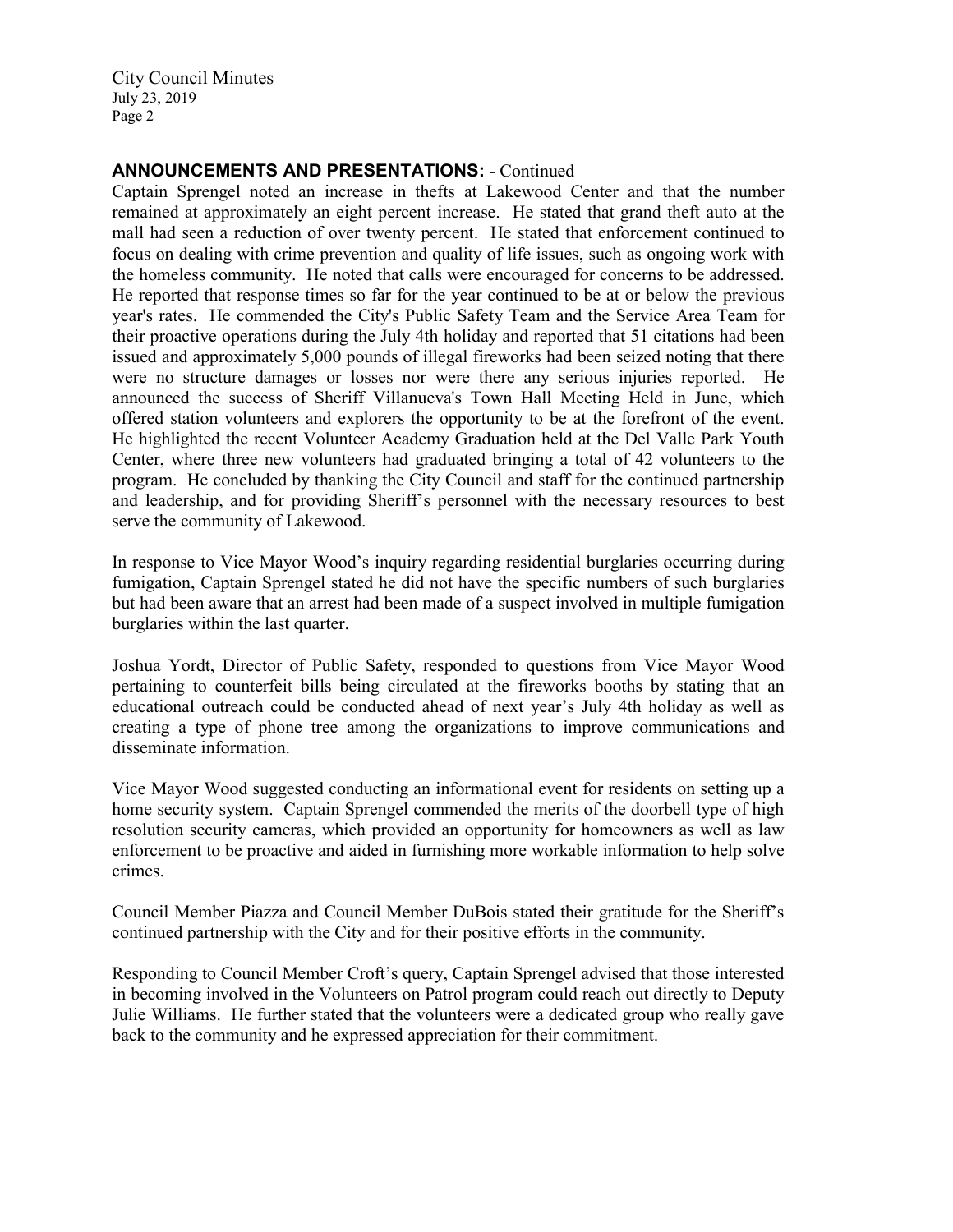City Council Minutes July 23, 2019 Page 3

# **ANNOUNCEMENTS AND PRESENTATIONS:** - Continued

Mayor Rogers explained that in the process of conducting community safety meetings around the City, he had an opportunity to get to know some of the Special Assignment Team Lakewood deputies, who had become proficient at providing information and strengthening the relationship between the Lakewood Sheriff Station and the neighborhoods. He expressed appreciation for the Sheriff's personnel and stated that the City Council would support their efforts to making Lakewood a safe community and to getting closer to a zero crime level. The Mayor cited an incident recently in the media of a boy from a neighboring city who had lost his hand after being hit with a lighted illegal firework. He discussed the various cities' struggles with the issue but stated that Lakewood was noted for being proactive in terms of dealing with illegal fireworks.

In response to a suggestion from Council Member Piazza, Mr. Yordt described the upcoming Ring event to be held on August 28th at the Burns Community Center, where residents could receive a Ring product discount of \$100. He stated that the public outreach campaign on the event would commence in the next week with postings on social media sites and an article in the Lakewood Community News.

Mr. Yordt responded to Vice Mayor Wood's questions by stating that the Ring products ranged in price from \$100 to \$300 and that depending on the type of system purchased, the discount could be substantial. He added that there would be a total of 200 rebates available to residents.

. . .

Steve Skolnik, Office of the City Attorney, stated that consideration of the Report of Delinquent Fees for Garbage, Waste and Refuse Collection and Disposal, intended to be placed on the agenda, had been inadvertently omitted. He indicated that notices had been mailed to those subject to this action indicating that the matter would be considered at tonight's meeting. He noted that no one had signed up to address the City Council on the matter. He explained that a Notice of Continuance of the item would be posted for consideration at the next regular meeting to be held on August 13, 2019, and suggested anyone in attendance wishing to be heard on the item the option of either speaking during Oral Communications at this meeting or to return for the next meeting.

### **ROUTINE ITEMS:**

VICE MAYOR WOOD MOVED AND COUNCIL MEMBER PIAZZA SECONDED TO APPROVE ROUTINE ITEMS 1 THROUGH 9.

. . .

- RI-1 Approval of Minutes of the Meetings held April 9, June 10, and July 9, 2019
- RI-2 Approval of Personnel Transactions
- RI-3 Approval of Registers of Demands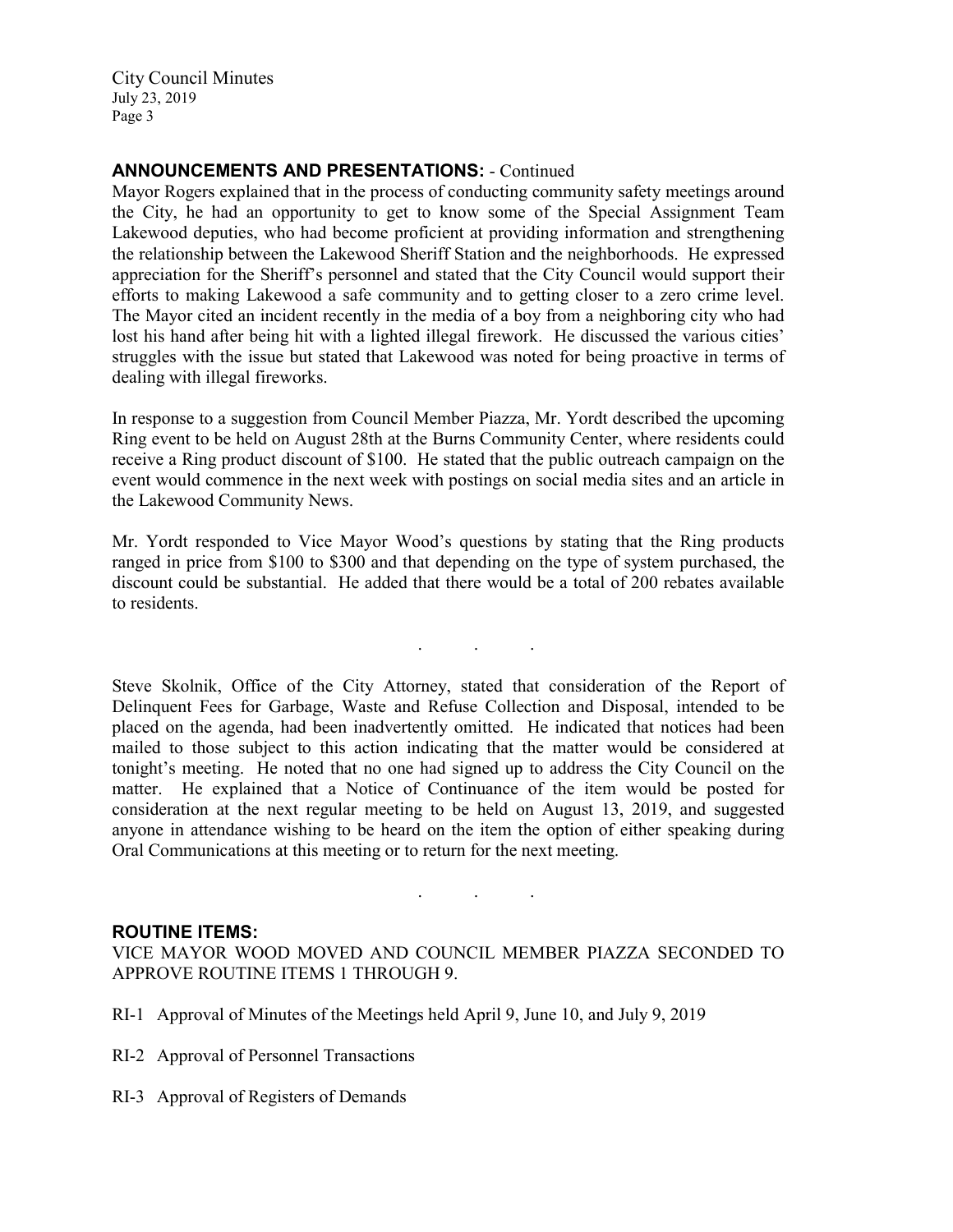City Council Minutes July 23, 2019 Page 4

#### **ROUTINE ITEMS:** - Continued

- RI-4 Report of City Council Committees' Activities
- RI-5 Approval of Monthly Report of Investment Transactions
- RI-6 Approval of Quarterly Schedule of Investments
- RI-7 Approval of Purchase of Replacement Vermeer Chipper for Public Works
- RI-8 RESOLUTION NO. 2019-27; A RESOLUTION OF THE CITY COUNCIL OF THE CITY OF LAKEWOOD APPOINTING A MEMBER AND ALTERNATES TO THE LOS ANGELES GATEWAY REGION INTEGRATED REGIONAL WATER MANAGEMENT JOINT POWERS AUTHORITY GOVERNING BOARD
- RI-9 Acceptance of Notice of Completion for Public Works Contract 2019-4, Carpet Replacement Improvements to the Existing Building - Burns Center

UPON ROLL CALL VOTE, THE MOTION WAS APPROVED:

AYES: COUNCIL MEMBERS: Croft, DuBois, Wood, Piazza and Rogers NAYS: COUNCIL MEMBERS: None

# **3.1 • RESOLUTION NO. 2019-28; APPROVING A POLE LICENSE AGREEMENT FORM AND AUTHORIZING THE CITY MANAGER TO EXECUTE POLE LICENSE AGREEMENTS FOR THE INSTALLATION OF SMALL CELL WIRELESS FACILITIES IN THE PUBLIC RIGHTS-OF-WAY**

. . .

Paolo Beltran, Assistant to the City Manager, made a presentation based on the report in the agenda stating that the City Council had previously approved a Master License Agreement process for wireless facilities on City-owned poles and that since then, the City had entered into one such agreement with Mobilitie LLC, a wireless infrastructure provider working on behalf of Sprint. He reported that recent regulatory developments necessitated that the City adopt a modified form license agreement to be in compliance with current applicable laws and orders and that to comply, the current Master License Agreement template had been converted to a Pole License Agreement template. He explained that the major difference between the two was that the Pole License Agreement granted immediate access rights to a specific City-owned pole (or batch of poles), whereas the Master License Agreement extended an open-ended offer to apply for any number of pole licenses under identical terms and conditions over a ten-year term. He stated it was important to note that the Order had been challenged by local government agencies and municipal leagues across the country and that the City's telecommunications counsel, Telecom Law Firm, was one of the firms spearheading the challenge and represented a broad coalition of local governments. He noted that in the event the Order was vacated or overturned, the City could revert to the previously approved 2017 Master License Agreement, while reserving the right to charge fair market rates for annual license fees. He concluded by stating that staff recommended that the City Council adopt the proposed resolution that approved the form and material terms of the Pole